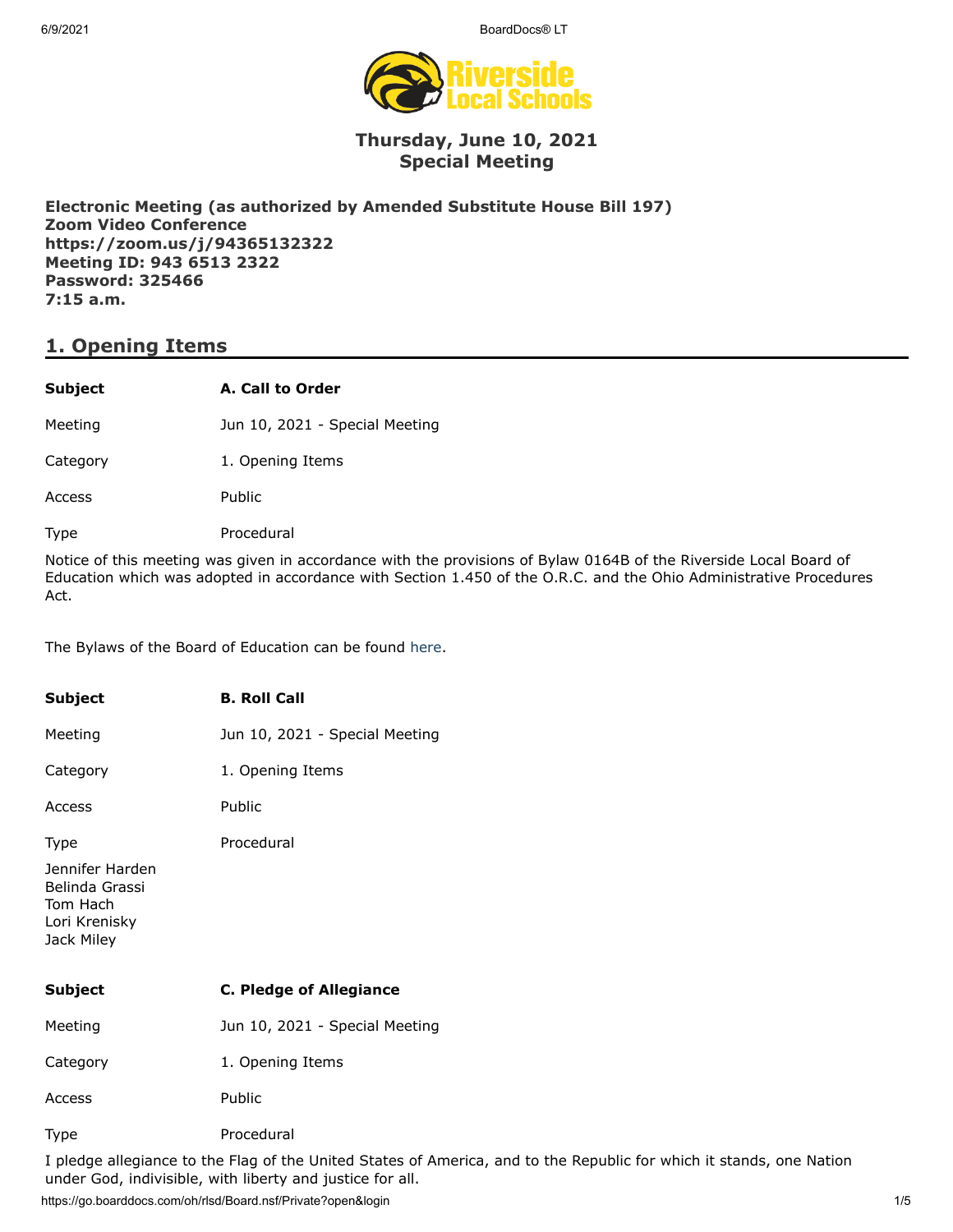## **2. Consent Agenda: Personnel**

| A. Resignation                 |  |  |
|--------------------------------|--|--|
| Jun 10, 2021 - Special Meeting |  |  |
| 2. Consent Agenda: Personnel   |  |  |
| Public                         |  |  |
|                                |  |  |

Type **Action** (Consent)

Recommended Action Resolution to approve the following resignation(s):

1. Breeann Harvey, Riverview Elementary Night Custodian, updated effective date to June 4, 2021.

2. Kevin Preto, Parkside Elementary Night Custodian, effective June 10, 2021.

*A Consent Agenda provides for a more efficient use of time. Any Board member can remove a Consent Agenda item to be discussed and voted on individually.*

| <b>Subject</b> | <b>B.</b> Employment           |
|----------------|--------------------------------|
| Meeting        | Jun 10, 2021 - Special Meeting |
| Category       | 2. Consent Agenda: Personnel   |
| Access         | Public                         |
| Type           | Action (Consent)               |
|                |                                |

Recommended Action Resolution to approve the following employment recommendation(s);

1. Michelle Bittner, Riverview Elementary Lunchroom Assistant, One-Year Limited Contract at the hourly rate of \$11.76- Step 2 for the 2021-2022 School Year.

*A Consent Agenda provides for a more efficient use of time. Any Board member can remove a Consent Agenda item to be discussed and voted on individually.*

| <b>Subject</b>     | <b>C. Non-Renewal of Limited Contracts</b>              |
|--------------------|---------------------------------------------------------|
| Meeting            | Jun 10, 2021 - Special Meeting                          |
| Category           | 2. Consent Agenda: Personnel                            |
| Access             | <b>Public</b>                                           |
| <b>Type</b>        | Action (Consent)                                        |
| Recommended Action | Resolution to approve non-renewal of Limited Contracts. |

1. Priscilla Sullivan, Building Assistant at Riverside High School, effective at the conclusion of the 2020-2021 school year.

2. Nicole Munaretto, Building Assistant at Parkside Elementary, effective at the conclusion of the 2020-2021 school year.

*A Consent Agenda provides for a more efficient use of time. Any Board member can remove a Consent Agenda item to be discussed and voted on individually.*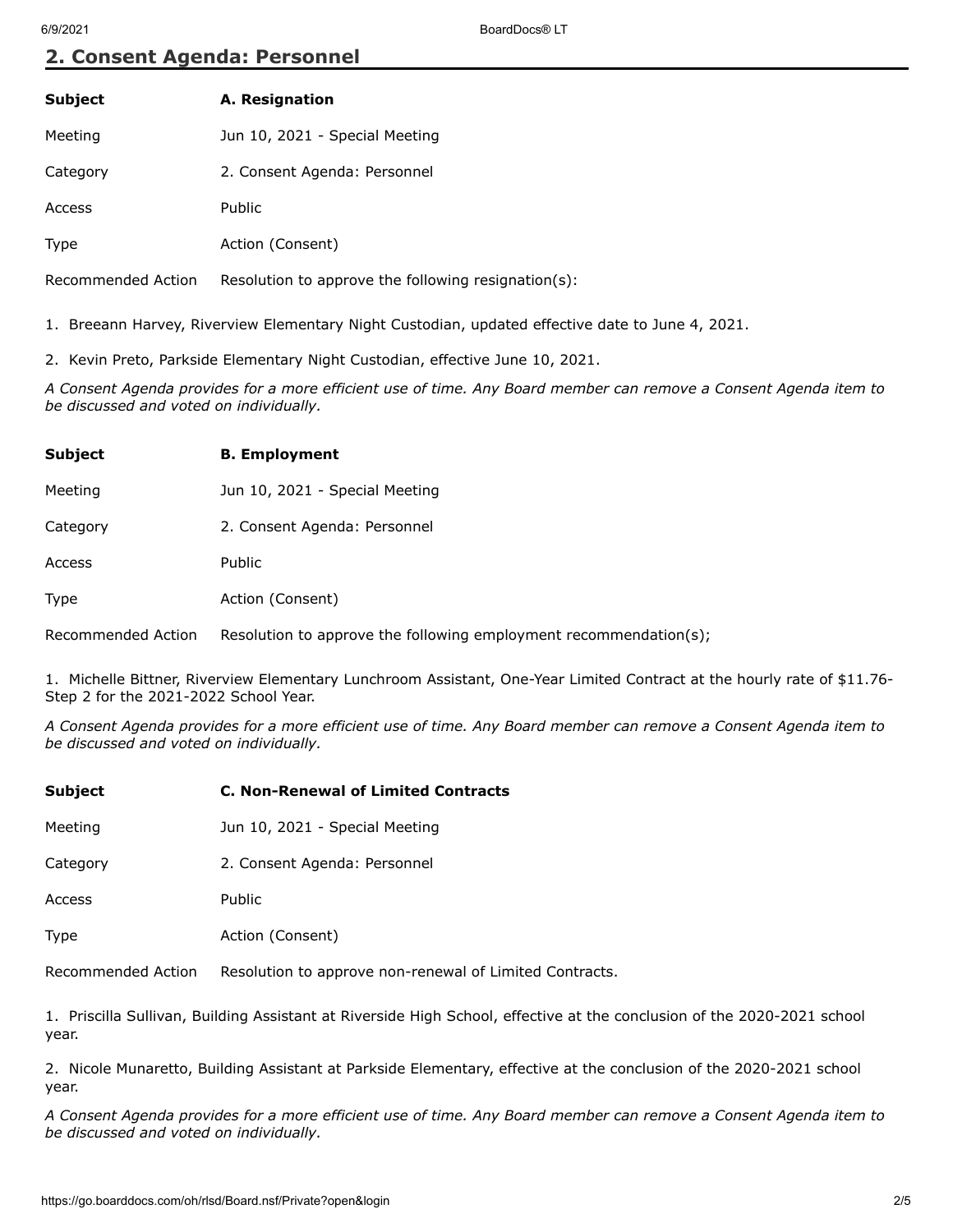| D. Non-Athletic Supplemental Contracts |
|----------------------------------------|
| Jun 10, 2021 - Special Meeting         |
| 2. Consent Agenda: Personnel           |
| <b>Public</b>                          |
| Action (Consent)                       |
|                                        |

Recommended Action Resolution to approve the following supplemental contracts

#### **Head Teachers 2020-2021**

| Buckeye:   | Adrienne Bickerstaff | \$766.00   |
|------------|----------------------|------------|
| Melridge:  | James Field          | \$1,145.00 |
| Parkside:  | Kristen Sarosy       | \$766.00   |
| Riverview: | Adam Kalb            | \$1,528.00 |

*A Consent Agenda provides for a more efficient use of time. Any Board member can remove a Consent Agenda item to be discussed and voted on individually.*

| E. Approval of Consent Agenda: Personnel                                                                    |  |                                                                                                                                                                                                                                                                          |  |
|-------------------------------------------------------------------------------------------------------------|--|--------------------------------------------------------------------------------------------------------------------------------------------------------------------------------------------------------------------------------------------------------------------------|--|
| Jun 10, 2021 - Special Meeting                                                                              |  |                                                                                                                                                                                                                                                                          |  |
| 2. Consent Agenda: Personnel                                                                                |  |                                                                                                                                                                                                                                                                          |  |
| Public                                                                                                      |  |                                                                                                                                                                                                                                                                          |  |
| Action (Consent)                                                                                            |  |                                                                                                                                                                                                                                                                          |  |
| Motion to approve the items listed on the Personnel Consent Agenda as recommended by the<br>Superintendent. |  |                                                                                                                                                                                                                                                                          |  |
| Motion: __________________                                                                                  |  |                                                                                                                                                                                                                                                                          |  |
| Second: ___________________                                                                                 |  |                                                                                                                                                                                                                                                                          |  |
| Aye<br>Aye<br>Aye_______<br>Aye                                                                             |  | Abstain<br>Abstain<br>Abstain<br>Abstain<br>Abstain                                                                                                                                                                                                                      |  |
|                                                                                                             |  | Nay the second the second term in the second term in the second term in the second term in the second term in the second term in the second term in the second term in the second term in the second term in the second term i<br>Nay_______<br>Nay_______<br>Nay_______ |  |

President declares the motion: carried, failed

*A Consent Agenda provides for a more efficient use of time. Any Board member can remove a Consent Agenda item to be discussed and voted on individually.*

## **3. Executive Session**

#### **Subject A. Adjourn to Executive Session**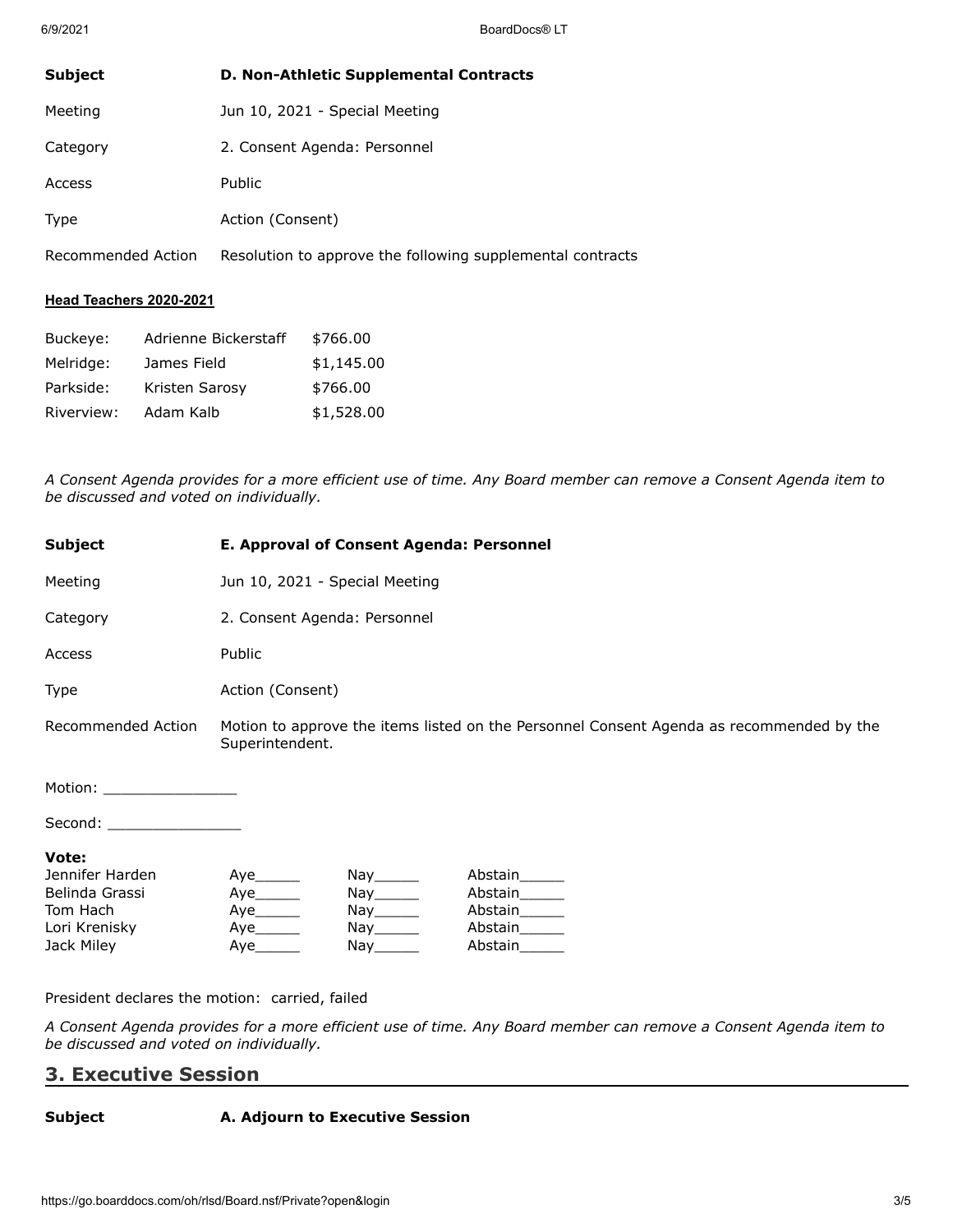| 6/9/2021                                                                                                                                                                                                                                                                                                                                                                                                                                                                                                                     |                                     |                                                                                       | BoardDocs <sup>®</sup> LT                                                   |  |
|------------------------------------------------------------------------------------------------------------------------------------------------------------------------------------------------------------------------------------------------------------------------------------------------------------------------------------------------------------------------------------------------------------------------------------------------------------------------------------------------------------------------------|-------------------------------------|---------------------------------------------------------------------------------------|-----------------------------------------------------------------------------|--|
| Meeting                                                                                                                                                                                                                                                                                                                                                                                                                                                                                                                      | Jun 10, 2021 - Special Meeting      |                                                                                       |                                                                             |  |
| Category                                                                                                                                                                                                                                                                                                                                                                                                                                                                                                                     | 3. Executive Session                |                                                                                       |                                                                             |  |
| Access                                                                                                                                                                                                                                                                                                                                                                                                                                                                                                                       | Public                              |                                                                                       |                                                                             |  |
| <b>Type</b>                                                                                                                                                                                                                                                                                                                                                                                                                                                                                                                  | Action                              |                                                                                       |                                                                             |  |
| Recommended Action  Motion to Adjourn to Executive Session                                                                                                                                                                                                                                                                                                                                                                                                                                                                   |                                     |                                                                                       |                                                                             |  |
| Adjourn to executive session at _____________ a.m./p.m. to discuss:                                                                                                                                                                                                                                                                                                                                                                                                                                                          |                                     |                                                                                       |                                                                             |  |
| Personnel matters (individuals need not be named)<br>________ Appointment and/or employment<br>_______ Dismissal<br>_______ Discipline<br>Promotion or demotion<br>_______ Compensation<br>Investigation of charges and/or complaints<br>X_ Purchase or sale of property<br>_____ Conferences with legal counsel related to pending or imminent court action<br>$\sqrt{X}$ Negotiations<br>_______ Security arrangements<br>_______ Economic Development<br>Matters required to be kept confidential by state or federal law |                                     |                                                                                       |                                                                             |  |
| Motion: __________________                                                                                                                                                                                                                                                                                                                                                                                                                                                                                                   |                                     |                                                                                       |                                                                             |  |
| Second: ___________________                                                                                                                                                                                                                                                                                                                                                                                                                                                                                                  |                                     |                                                                                       |                                                                             |  |
| Vote:<br>Jennifer Harden<br>Belinda Grassi<br>Tom Hach<br>Lori Krenisky<br>Jack Miley                                                                                                                                                                                                                                                                                                                                                                                                                                        | Aye______<br>Aye______              | Nay________<br>Nay_______                                                             | Abstain______<br>Abstain______<br>Abstain______<br>Abstain______<br>Abstain |  |
| <b>Subject</b>                                                                                                                                                                                                                                                                                                                                                                                                                                                                                                               | <b>B. Return to Regular Session</b> |                                                                                       |                                                                             |  |
| Meeting                                                                                                                                                                                                                                                                                                                                                                                                                                                                                                                      | Jun 10, 2021 - Special Meeting      |                                                                                       |                                                                             |  |
| Category                                                                                                                                                                                                                                                                                                                                                                                                                                                                                                                     | 3. Executive Session                |                                                                                       |                                                                             |  |
| Access                                                                                                                                                                                                                                                                                                                                                                                                                                                                                                                       | Public                              |                                                                                       |                                                                             |  |
| Type                                                                                                                                                                                                                                                                                                                                                                                                                                                                                                                         | Action                              |                                                                                       |                                                                             |  |
| Recommended Action                                                                                                                                                                                                                                                                                                                                                                                                                                                                                                           |                                     | Motion to Return to Regular Session.                                                  |                                                                             |  |
| Return to regular session at ______________ a.m./p.m.                                                                                                                                                                                                                                                                                                                                                                                                                                                                        |                                     |                                                                                       |                                                                             |  |
| Motion: ___________________                                                                                                                                                                                                                                                                                                                                                                                                                                                                                                  |                                     |                                                                                       |                                                                             |  |
| Second: __________________                                                                                                                                                                                                                                                                                                                                                                                                                                                                                                   |                                     |                                                                                       |                                                                             |  |
| Vote:<br>Jennifer Harden<br>Belinda Grassi<br>Tom Hach<br>Lori Krenisky                                                                                                                                                                                                                                                                                                                                                                                                                                                      | Aye______<br>Aye______<br>Aye______ | Nay______<br>$\bigcap \mathsf{Nay} \_\_\_\_\_\$<br>$\mathsf{Nay}$ <sub>________</sub> | Abstain_____<br>Abstain______<br>Abstain______<br>Abstain                   |  |

https://go.boarddocs.com/oh/rlsd/Board.nsf/Private?open&login 4/5